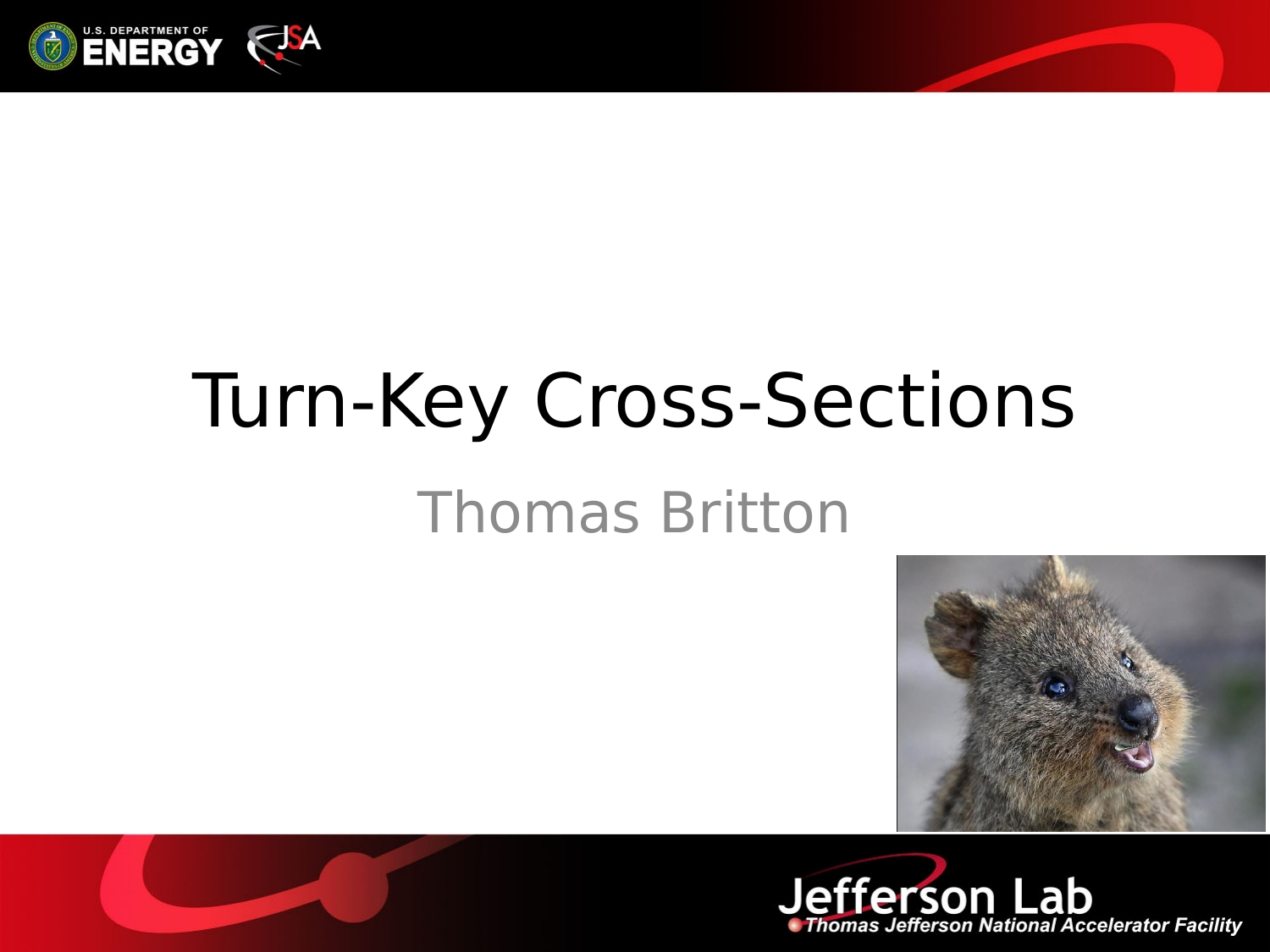### Overview

- Cross sections have essentially three components
	- Yields
	- Acceptance
	- Flux

**ENERGY REALLY** 

• The lowest hanging fruit to have the biggest impact is a generic framework for fitting mass distributions and easily calculating yields

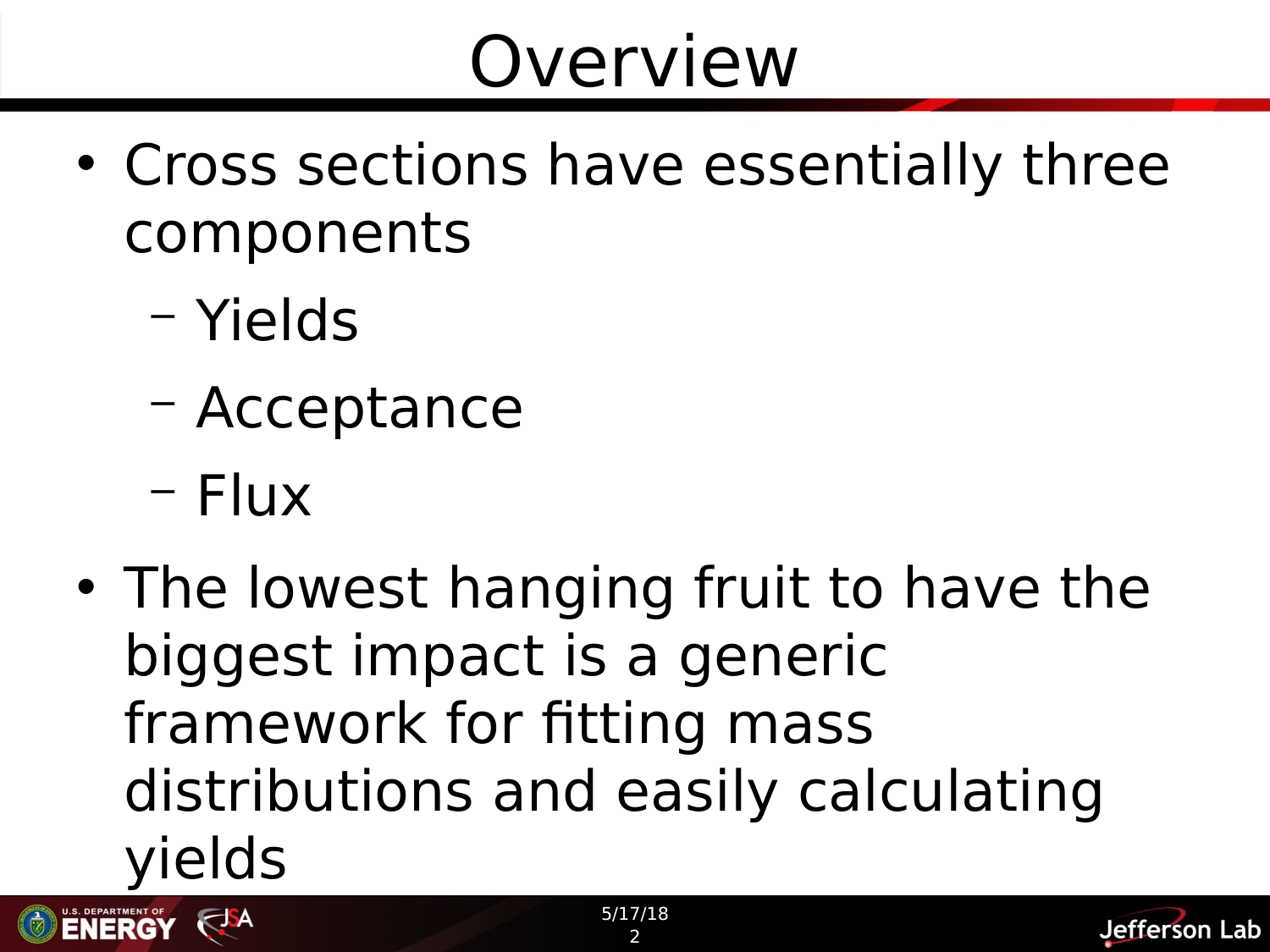### Generic Fitting tool

• LineShape Library

LineShape Library sig("sig", "sig", BValues,PiPlus,PiMinus); sig.CreateComponent("rho",JBREITWIGNER, 5.3, 1, .757, .15, true); sig.CreateComponent("omega",JBREITWIGNER,5.3,1, .783, .008,false); sig.CreateComponent("sigma",NONRESONANT,5.3,1, 1);

Instantiated with a vector of values to fit (currently just a vector of one thing...mass) and the two daughters via the ParticleType.h enum list

Then you can simply add components through the CreateComponent function.

Each component takes in some parameter guesses and generates other parameters needed. Currently this is the scale parameter, the L in the decay, initial mass guess, initial width guess, and whether or not you are normalizing to this state



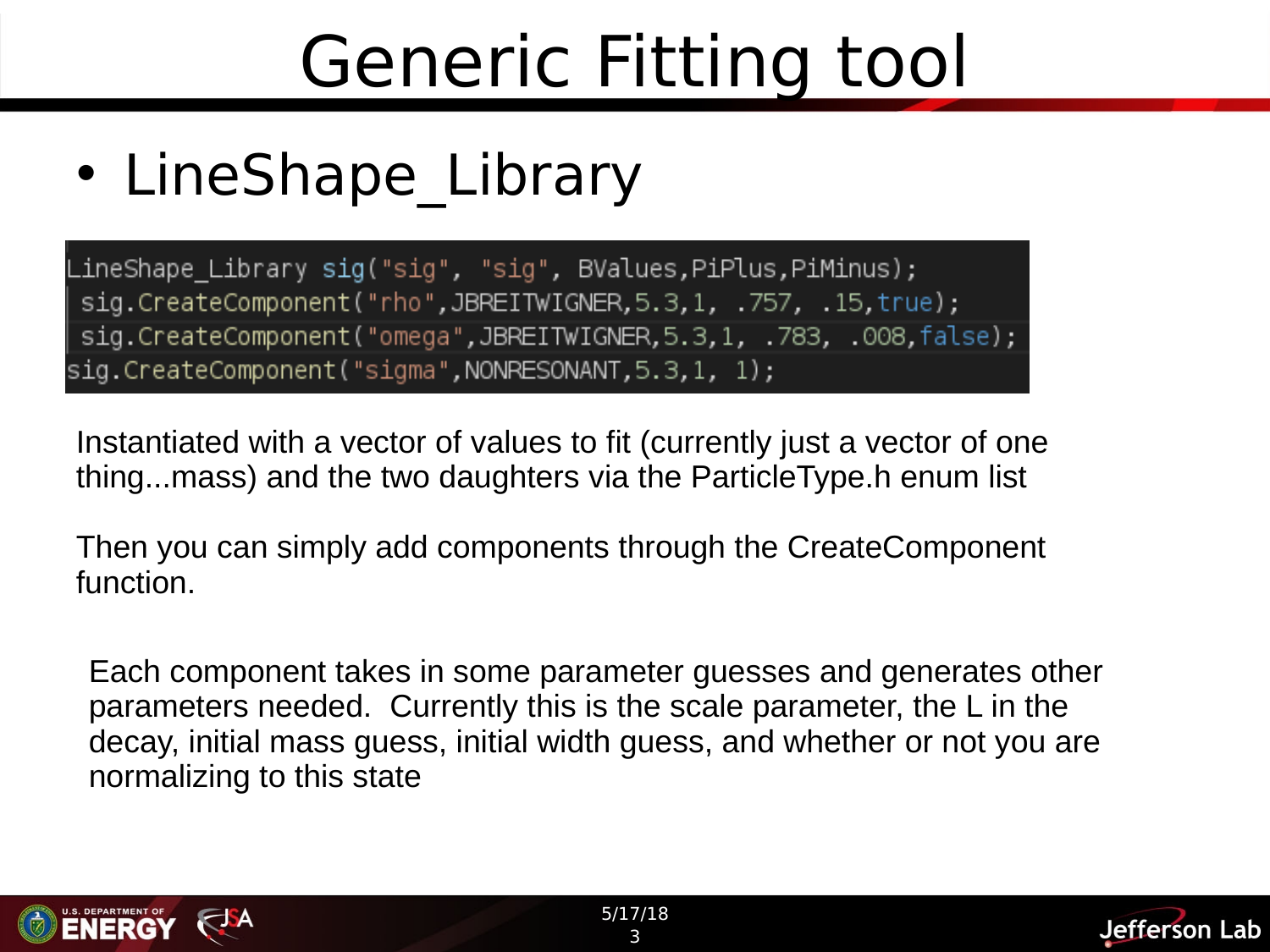## Generic Fitting tool cont

• The library is fitting the intensity as a PDF. Thus, each component has a relative normalization and there exists an overall normalization

$$
\bullet \ \mathsf{Y} = |c_{A}^* A + c_{B}^* B \dots | \, ^2 2
$$

– Where the A's and B's are the models

enum {POLYNOMIAL=0, BREITWIGNER, JBREITWIGNER,NONRESONANT};

Currently the above are implemented, but it is easy to add more



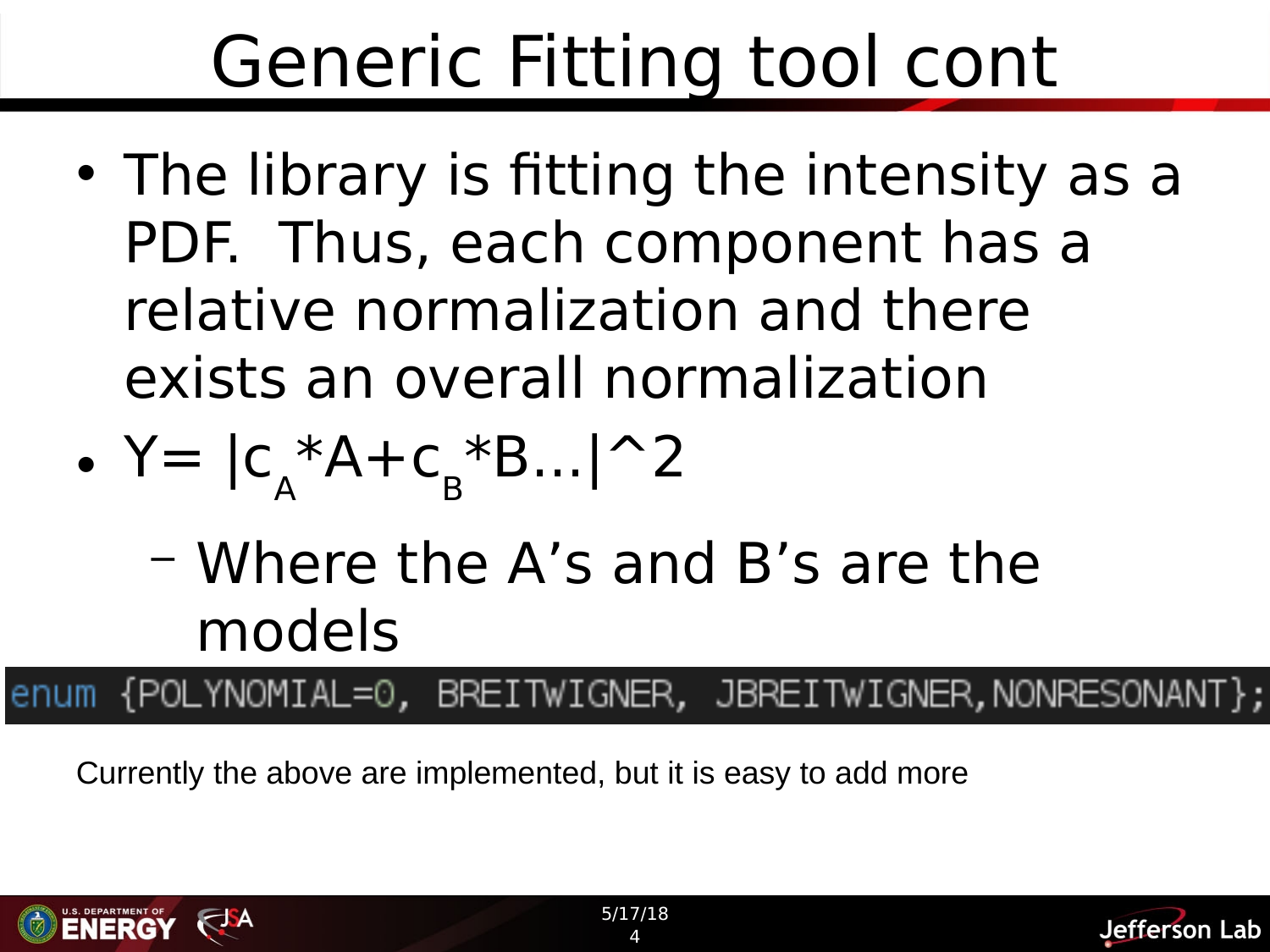#### The Fitting

RooRealVar nevents("nevt", "N  $\{$ evt $\}$ ", 1e3,0,1e8); nevents.setError(10.0); nevents.setConstant(false); RooAddPdf model("model", "G+poly", RooArgList(sig), RooArgList(nevents));

First build a model out of your instance of the LineShape\_Library class and the overall normalization (the strings don't matter much right now)

model.fitTo(\*OOTsubsubset,RooFit::Extended(),RooFit::SumW2Error(kFALSE),RooFit::NumCPU(4));

Then call fitTo on your RooData Set



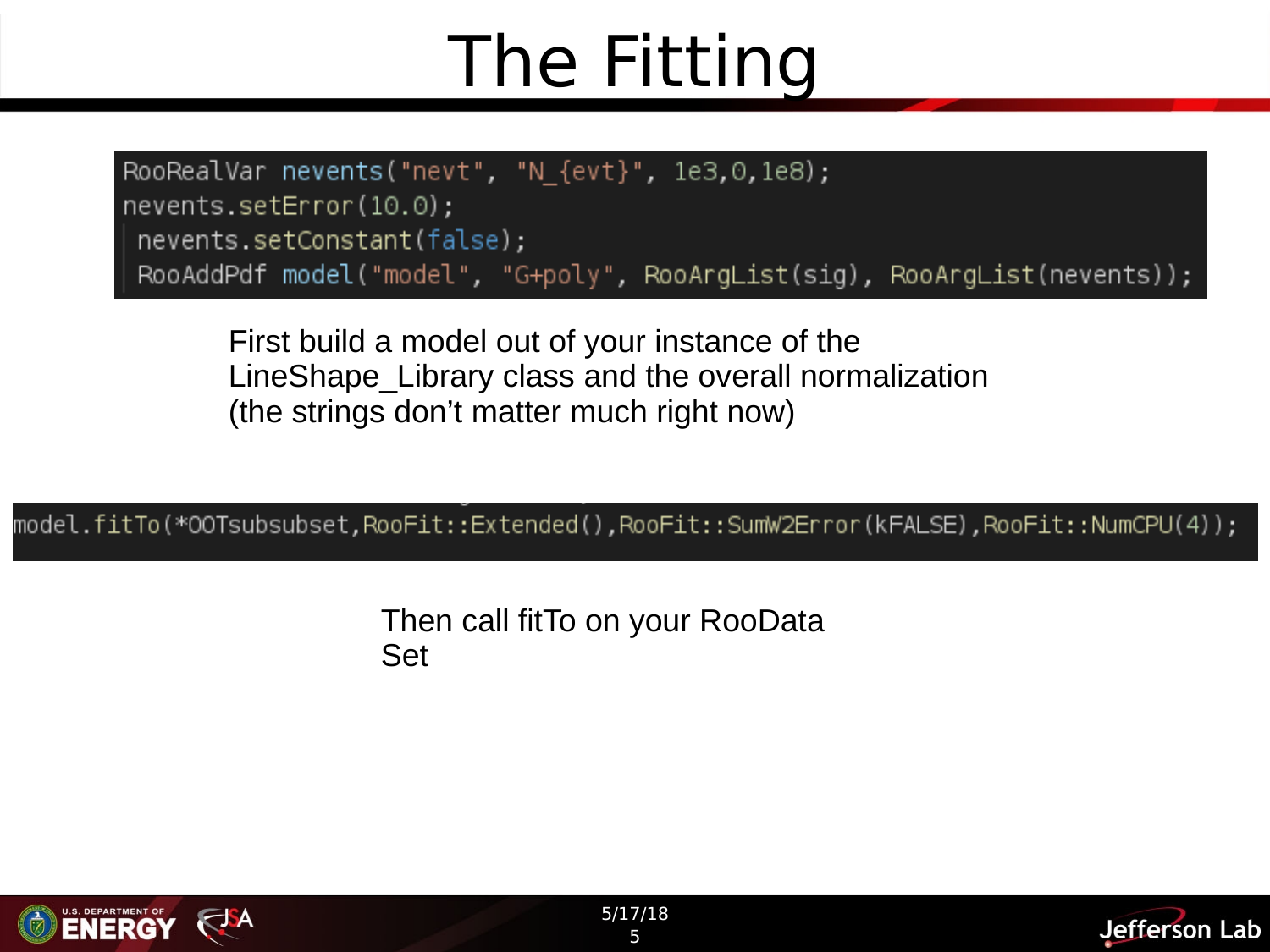#### The Fitting Example



Note the component normalization are incorrect and currently just guide the eye



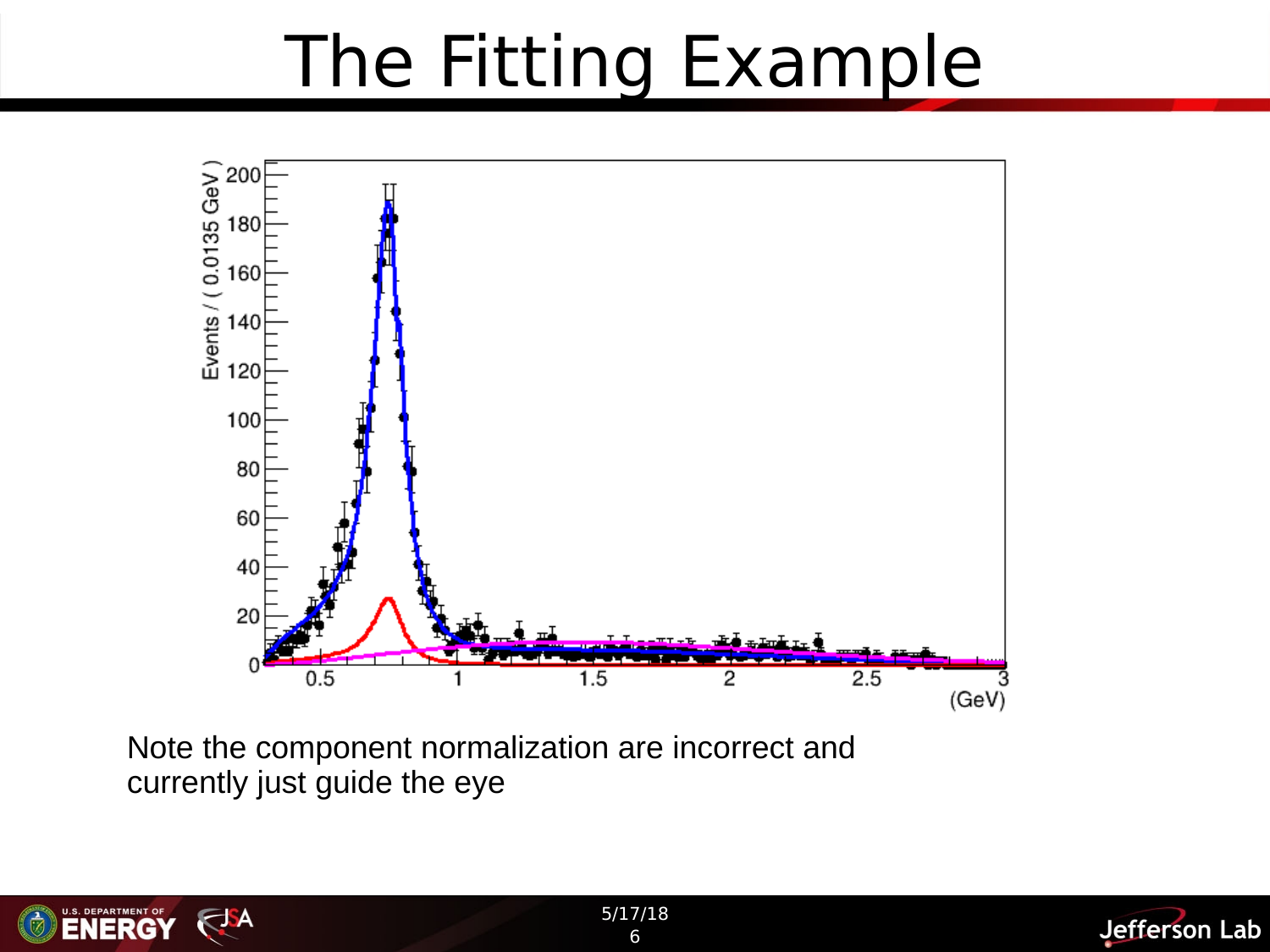#### Helper functions

Many helper functions allow you to get single components, parameters from those components and even easily compute the yields as seen below

double rho\_yield=nevents.getVal()\*sig.GetIntegral("rho",.5,1.1); double omega\_yield=nevents.getVal()\*sig.GetIntegral("omega"); double sigma\_yield=nevents.getVal()\*sig.GetIntegral("sigma",.5,1.1);

Better bundling and more simplification will follow with development



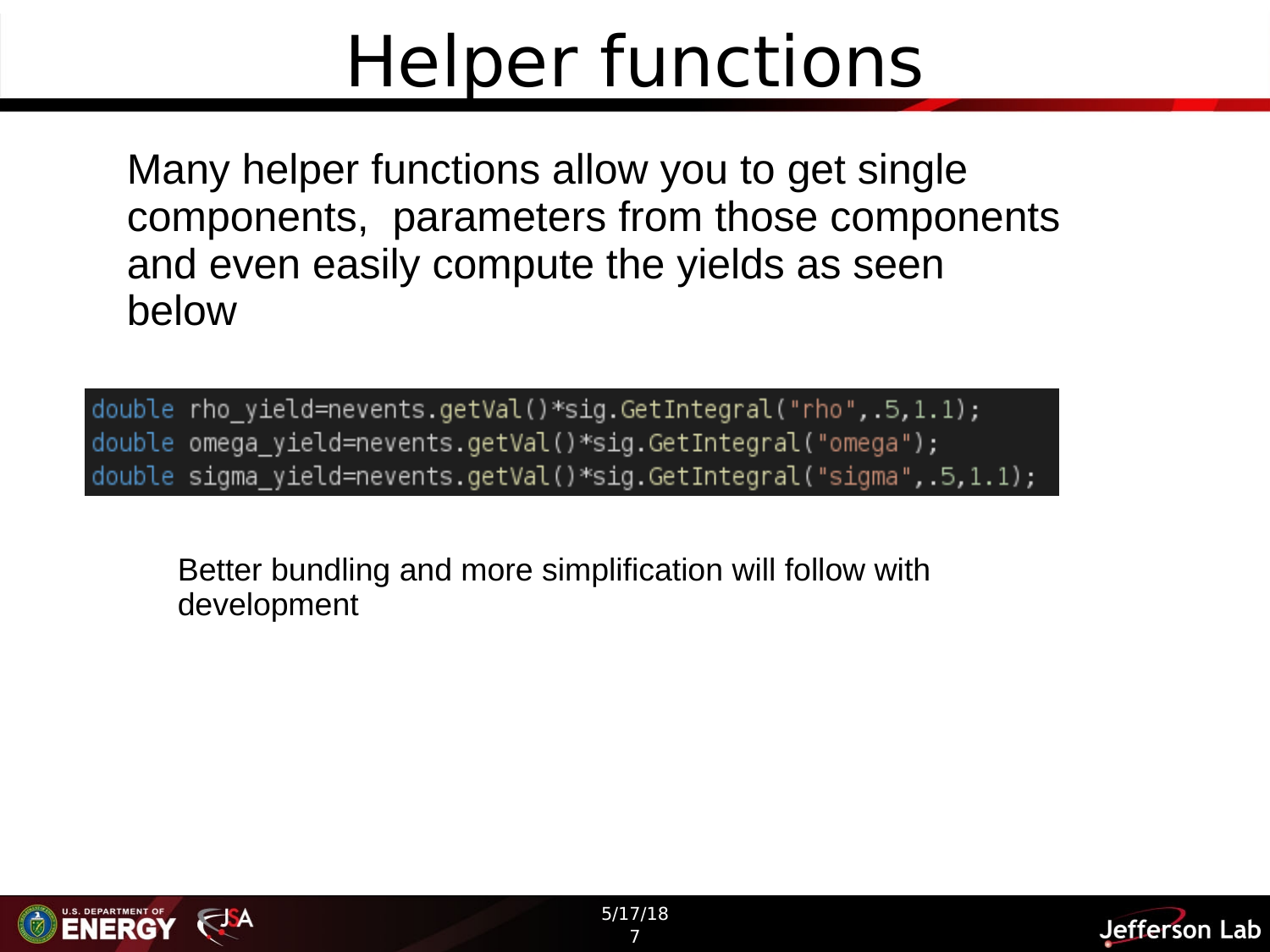#### Initial results

#### Accidental subtracted Yields of rho





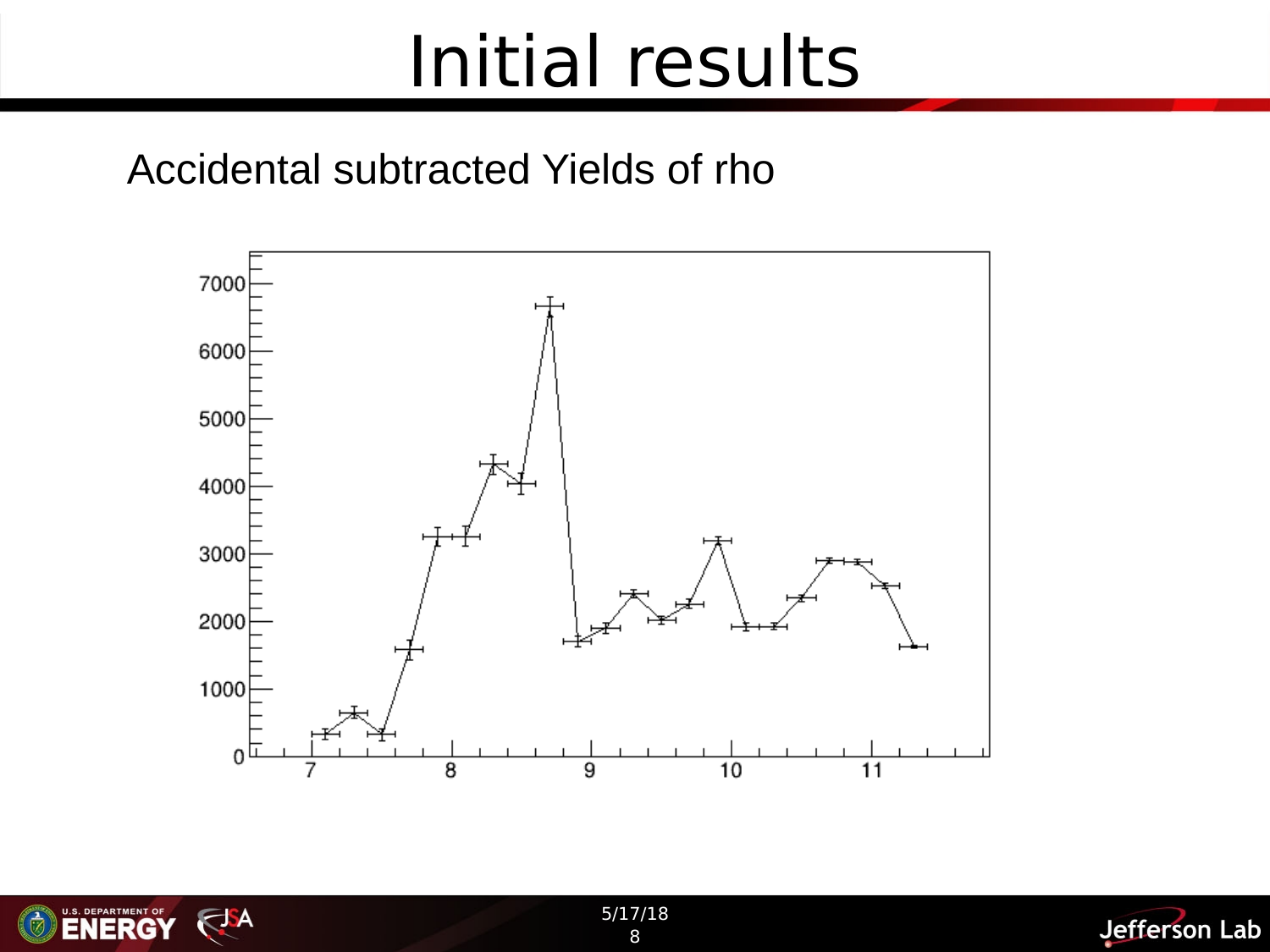#### Initial results

"Cross-Section" (no efficiency included and the flux may not be correct)